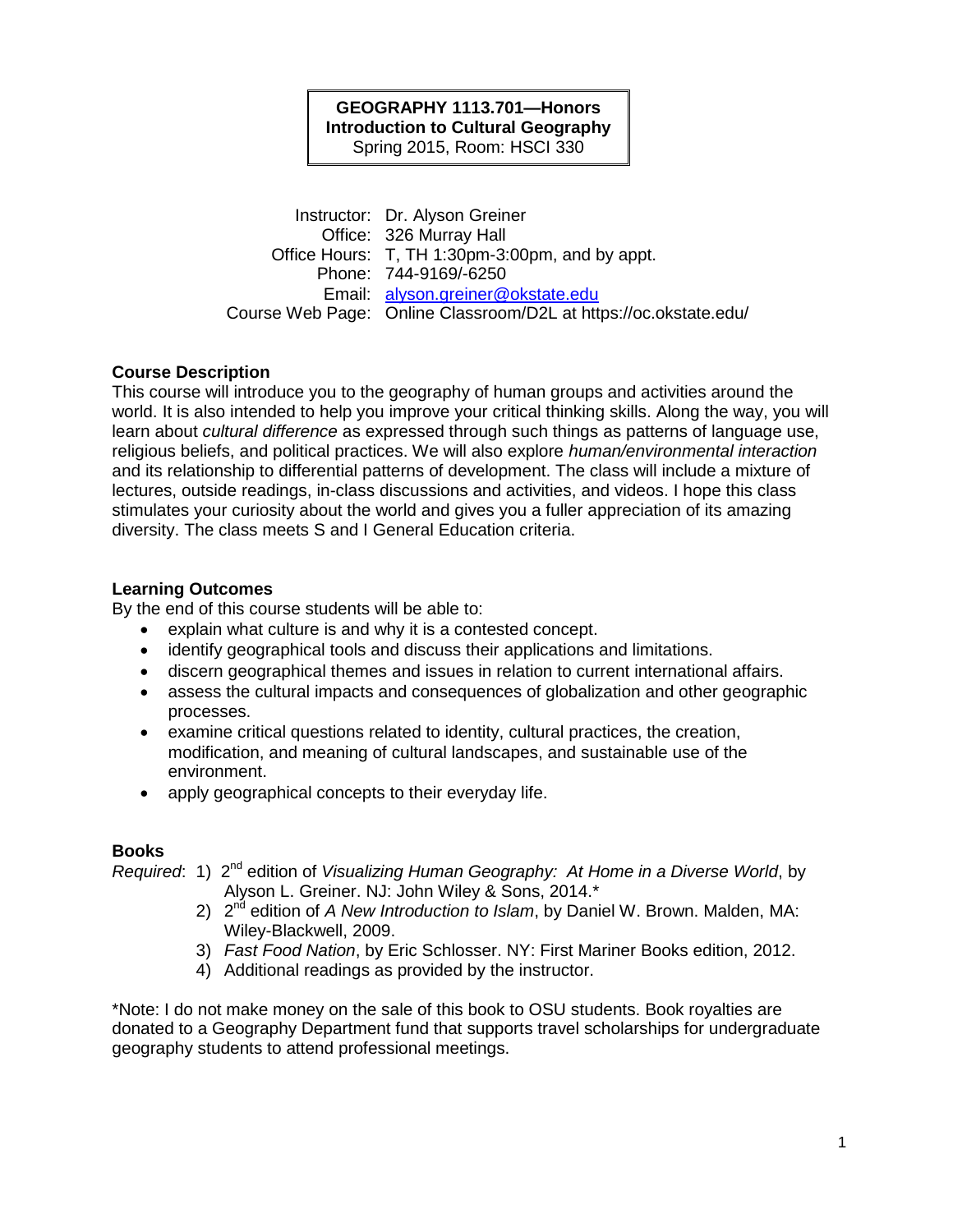# **Grading**

Grades are based on a 90%-80%-70%-60% scale. There are 700 points in this course, derived from:

*Readings Quizzes (6 @ 10 pts. each; lowest is dropped): 50 pts.*

Quizzes on reading material will be given at the start of class.

*Papers (2 @ 100 pts. each): 200 pts.*

Details will follow in separate handouts.

*Exams (3 @ 100 pts. each): 300 pts.*

A mix of short answer and essay questions. Final exam will include a comprehensive essay. *International Current Events Analysis/Reflection (5 @ 20 pts.): 100 pts.*

See attachment for details.

*Discussion/Participation 50 pts.*

This part of your grade is based on your engagement with course material in class in discussions and through participation in class activities. Meeting with me in office hours counts, too.

# **Expectations**

Please come to class prepared to participate and engage the material. Complete the assigned readings in advance of our class meetings and take some time to reflect on them. Use the Concept Check questions to help you review the textbook material. Bring any questions you may have, and also be ready to share your reactions and comments in class. Respect the views of your classmates.

# **Make-up Policy**

You should make every effort to complete all work on schedule. Make-up work is permitted when a student has a legitimate excuse (see Student Handbook) **and** obtains the instructor's approval to make up work **prior** to the scheduled quiz or assignment due date. Students will be asked to provide documentation of their absence. Weddings, spring break travel, family reunions, etc. DO NOT constitute excused absences. Any student who has not made arrangements to makeup a missed assignment within one week following the scheduled due date will receive a zero (0) on it. Note: The final exam will not be given earlier than its scheduled time.

# **Special Accommodations for Students**

If any member of this class has a disability and needs special accommodations, I will work with you and the Office of Student Disability Services, 315 Student Union, to provide reasonable accommodations to ensure that you have a fair opportunity to perform in this class. Please advise me of such disability before or immediately following the first scheduled class period in order that appropriate accommodations can be arranged.

# **Student Conduct in Class**

Please refrain from:

- 1. Surfing the Web, tweeting, texting, or taking calls during the class period. Please set phones to "silent" mode.
- 2. Doing puzzles or working on other assignments in class.
- 3. Sleeping. Beware--I like to call on people who are snoozing.
- 4. Packing up your books and materials before the class period ends.
- 5. Leaving class early.
- 6. Talking and giggling with your neighbor, or otherwise disturbing those around you.
- 7. Wearing baseball caps during exams. If you wear one I will ask you to turn it around.
- 8. Cheating on tests and assignments (see statement on academic integrity below).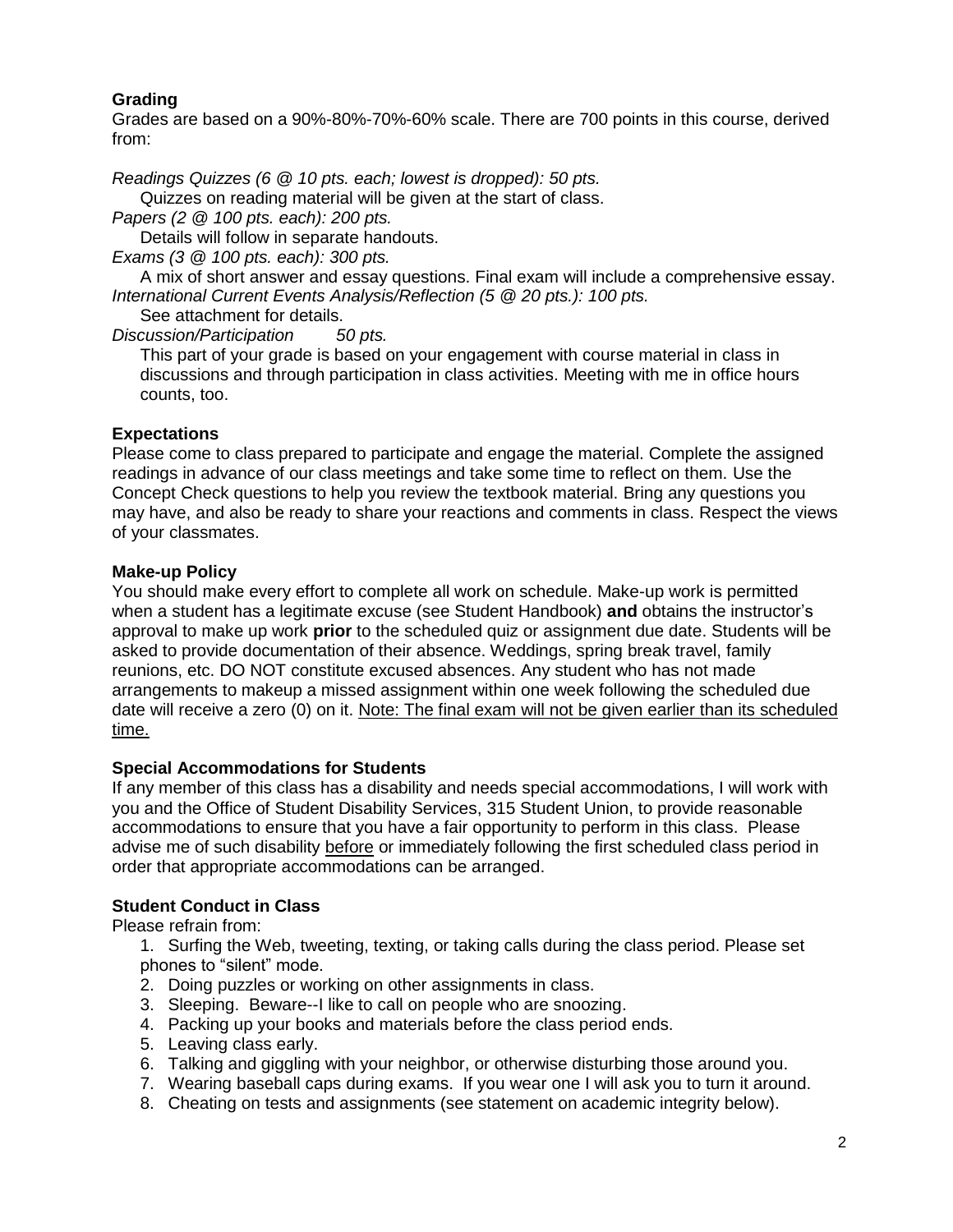# **Academic Integrity**

Students should review the OSU policy on academic integrity (academicintegrity.okstate.edu; see also the syllabus attachment). All students are expected to uphold and abide by this policy. In particular, you are expected to do your own work. You should be aware that both "taking" and "giving" improper assistance during quizzes and exams is a violation of academic integrity, even if the action is merely passive in nature (such as not covering your paper when you know that someone is looking at it). Cheating and plagiarism are violations of the university's Academic Integrity Policy. All violations of academic integrity will result in sanctions in accordance with university policy.

If you are not sure what plagiarism is, please consult the following highly recommended web sites:

(1) Indiana University's Writing Tutorial Service Pamphlet "Plagiarism: What It is and How to Recognize and Avoid It" at http://www.indiana.edu/~wts/pamphlets/plagiarism.shtml. (2) Purdue University's On-line Writing Lab "Is It Plagiarism Yet?" at http://owl.english.purdue.edu/owl/resource/589/02/

# **Note**

The instructor reserves the right to modify this syllabus and/or the content of the course. Every attempt will be made to notify you as soon as possible should any changes be necessary.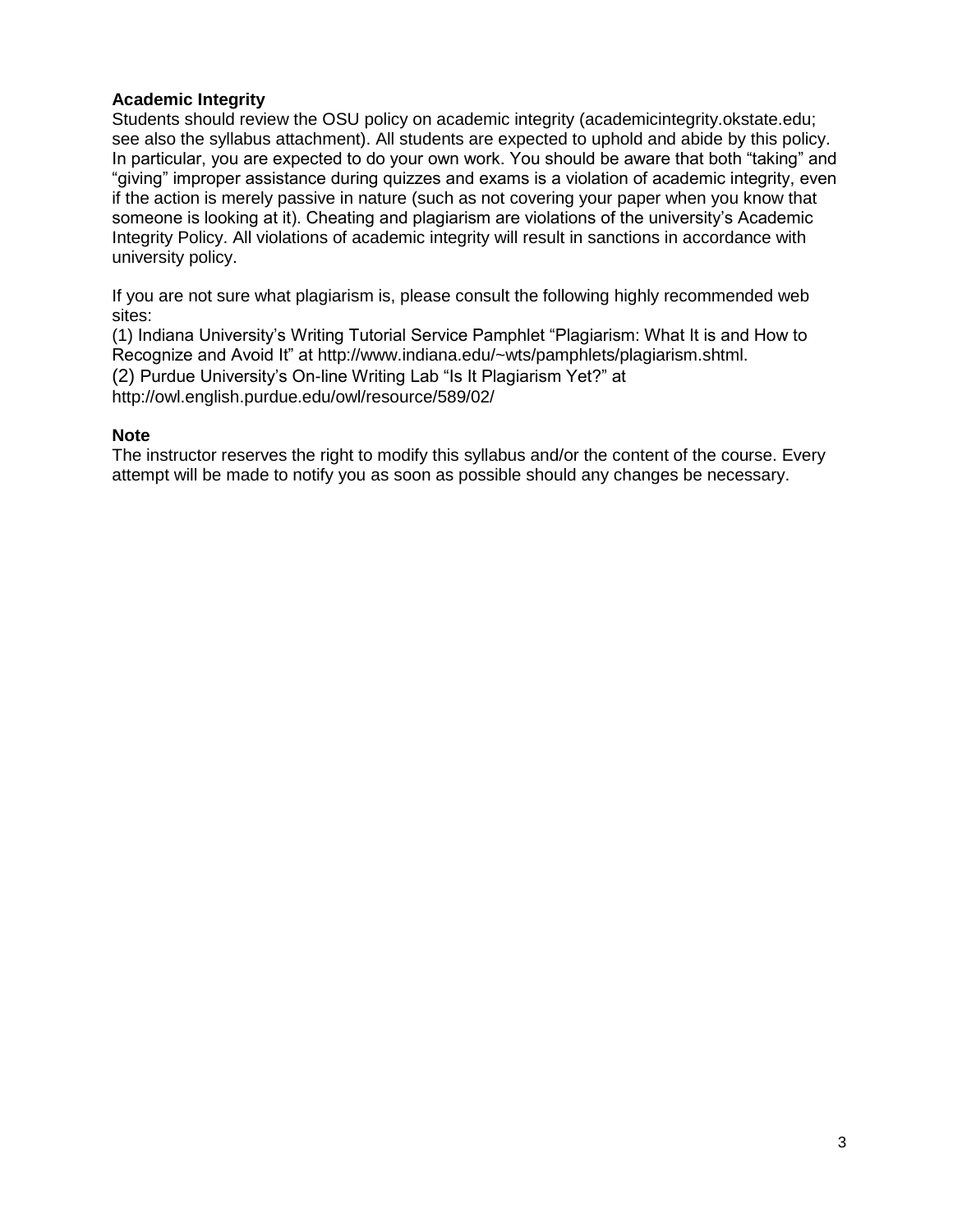# **Tentative Schedule**

(Vis=textbook; FFN=*Fast Food Nation*; ISL=*New Introduction to Islam*)

| Date                                                       | Topic                                                                             | Readings                                                  |  |
|------------------------------------------------------------|-----------------------------------------------------------------------------------|-----------------------------------------------------------|--|
| Week 1                                                     | Introduction                                                                      | Vis Ch. 1                                                 |  |
| Week 2                                                     | Key concepts/Geographic tools                                                     | additional reading TBA                                    |  |
| Week 3                                                     | <b>Globalization and Cultural Geography</b><br><b>Mandatory in-class activity</b> | Vis Ch. 2; FFN Chs. 1-5                                   |  |
| Week 4                                                     | Population and Migration                                                          | FFN Chs. 6<br>Vis Ch. 3                                   |  |
| Week 5                                                     | Population and Migration, cont'd<br><b>EXAM 1: Tentative Thurs, Feb. 12</b>       |                                                           |  |
| Week 6                                                     | Languages and Dialects<br>1 <sup>st</sup> Paper Due Thurs. Feb. 19                | Vis Ch. 4                                                 |  |
| Week 7                                                     | Languages and Dialects                                                            | additional reading TBA                                    |  |
| Week 8                                                     | Religions                                                                         | Vis Ch. 5; ISL pp. 1-15; 49-68;<br>69-86; 96-100; 160-166 |  |
| Currrent Events projects #1 and #2 Due Thurs. Mar. 5       |                                                                                   |                                                           |  |
| Week 9                                                     | Religions                                                                         | ISL pp. 245-247; 249-253;<br>262-270; 282-298             |  |
| Week 10                                                    | NO CLASS ALL WEEK -- SPRING BREAK                                                 |                                                           |  |
| Week 11                                                    | <b>Identity</b><br><b>EXAM 2: Tentative Thurs, Mar. 26</b>                        | Vis Ch. 6                                                 |  |
| Week 12                                                    | <b>Political Geography</b>                                                        | Vis Ch. 7<br>additional reading TBA                       |  |
| Week 13                                                    | Geog of Industry and Services                                                     | <b>Vis Ch. 10</b>                                         |  |
| Week 14                                                    | Agricultural/Environmental Geog<br>2 <sup>nd</sup> Paper Due Thurs. Apr. 16       | Vis Ch. 11 and 12 (part)                                  |  |
| Week 15                                                    | If time permits: Urban Geographies<br>Possible Film: Life + Debt                  | Vis Ch. 8                                                 |  |
| Currrent Events projects #3, #4, and #5 Due Thurs. Apr. 23 |                                                                                   |                                                           |  |
| Week 16                                                    | If time permits: Development                                                      | Vis Ch. 9                                                 |  |

FINAL EXAM: **Tuesday, May 5 from 10:00 am-11:50 am.**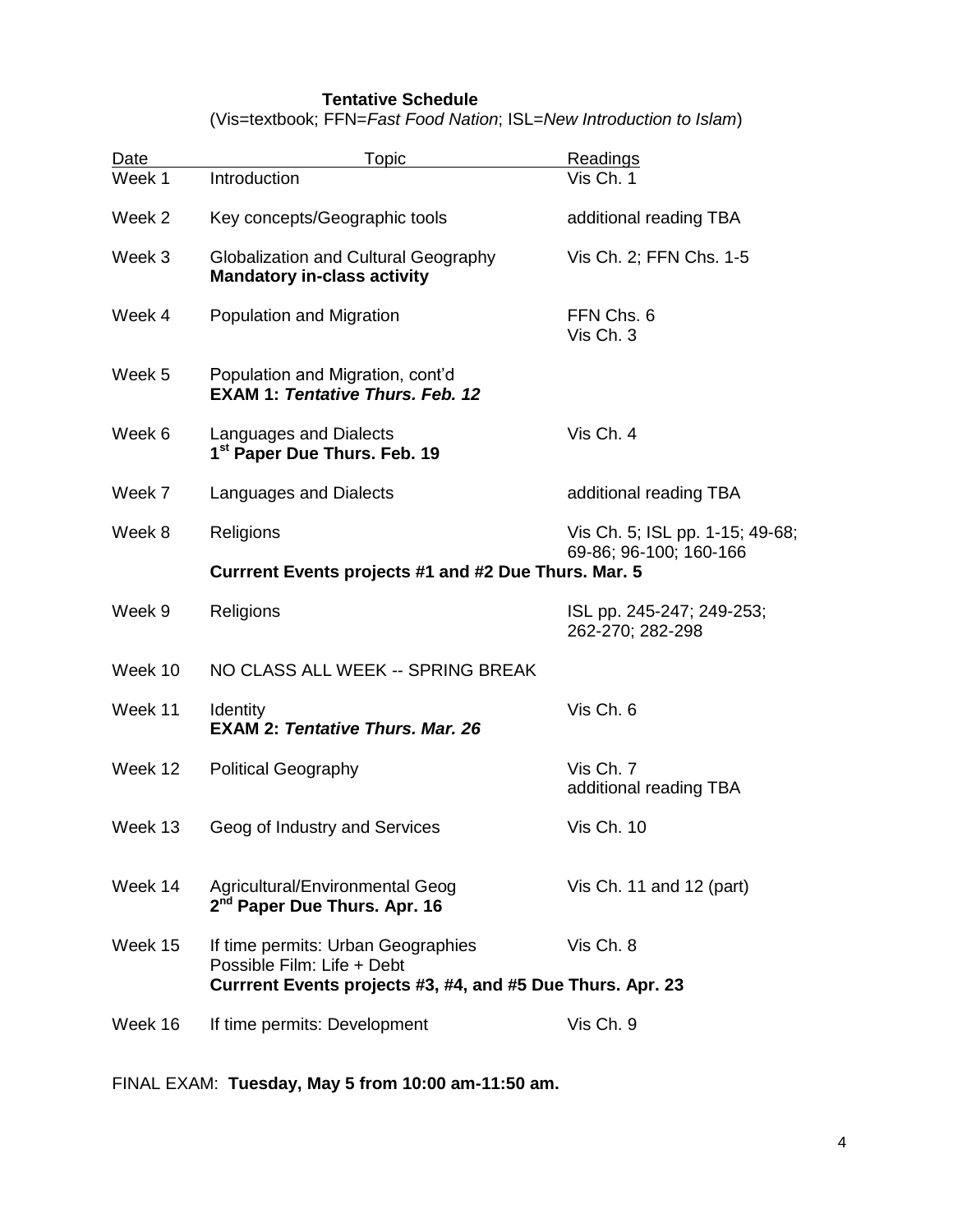

# **OKLAHOMA STATE UNIVERSITY SYLLABUS ATTACHMENT Spring 2015**

## **http://academicaffairs.okstate.edu/faculty‐a‐staff**

## *YOUR SUCCESS AS A STUDENT IS OUR TOP PRIORITY. THIS INFORMATION IS PROVIDED TO ANSWER QUESTIONS MOST OFTEN ASKED BY STUDENTS.*

## **IMPORTANT DATES**

| Last day to add a class (without instructor permission)   | 1/20/2015              |  |  |  |
|-----------------------------------------------------------|------------------------|--|--|--|
| Last day to drop a course with no grade and 100% refund   | 1/20/2015              |  |  |  |
| Last day to add a class (requires instructor $\&$ advisor |                        |  |  |  |
| permission)                                               | 1/23/2015              |  |  |  |
| Last day to drop a course or withdraw from the            |                        |  |  |  |
| University with an automatic "W" and receive              |                        |  |  |  |
| a partial refund (requires advisor signature)             | 1/23/2015              |  |  |  |
| Last day to post 6 week grades                            | 2/24/2015              |  |  |  |
| Last day to file diploma application (for name to appear  |                        |  |  |  |
| in Spring Commencement program)                           | 4/1/2015               |  |  |  |
| Last day to drop a class or withdraw from the University  |                        |  |  |  |
| with an automatic "W"                                     | 4/10/2015              |  |  |  |
| Last day to withdraw from all OSU classes with an         |                        |  |  |  |
| assigned grade of "W" or "F"                              | 4/24/2015              |  |  |  |
| Pre-Finals week                                           | $4/27/2015 - 5/1/2015$ |  |  |  |
| Final examinations                                        | $5/4/2015 - 5/8/2015$  |  |  |  |

*Note: Outreach, Internet, and short courses have unique drop/add and refund deadlines; lookup the specific deadlines for these courses on the Short, Internet and Outreach Class Schedules page of the Registrar's website.* 

### **Spring Semester Holidays**

| University Holiday     | 1/19/2015               |
|------------------------|-------------------------|
| Students' Spring Break | $3/16/2015 - 3/20/2015$ |

## **DROPPING A COURSE AND WITHDRAWING FROM THE**

**UNIVERSITY**, students often confuse these terms.

**Dropping a Course** (or courses) may occur during the first twelve weeks of the semester. This means, however, that you are still enrolled in at least one other OSU course. Exceptions to the deadlines above may only be considered by petition due to documented extraordinary circumstances and committee approval. The Retroactive Drop/Withdraw Petition and the Petition for a Refund of Tuition and Fees forms are available on the Registrar's website.

**Withdrawing** from the university means that you are dropping *all* of your courses and *are no longer enrolled for the current semester*. This may occur until the Friday before pre-finals week. The withdrawal process is initiated with your academic advisor in your student academic services office. For additional information and dates, go to: http://academicaffairs.okstate.edu/policies-a-procedures/35-adding-adropping-policy

## **ALERTS AND RESCHEDULING**

If the OSU campus officially closes due to inclement weather or other emergencies, alerts are provided to local news media and are posted on the OSU website. Exams, classes, or assignments that are missed in these circumstances may be rescheduled at times that are outside the normal meeting schedule for the class. If valid, documented circumstances prohibit students from attending the rescheduled classes, instructors should provide reasonable alternative means for makeup.

## **SEEK ANSWERS TO YOUR QUESTIONS**

The OSU faculty and staff want you to be successful in your educational pursuits. If you have questions or concerns, seek help EARLY. We are here to assist you.

# **ACADEMIC INTEGRITY**<br>101 Whitehurst, 405-744-5627

OSU is committed to maintaining the highest standards of integrity and ethical conduct. This level of ethical behavior and integrity will be maintained in this course. Participating in a behavior that violates academic integrity (e.g., unauthorized

collaboration, plagiarism, multiple submissions, cheating on examinations, fabricating information, helping another person cheat, unauthorized advance access to examinations, altering or destroying the work of others, and altering academic records) will result in an official academic sanction. Violations may subject you to



*101 Whitehurst, 405-744-5627 http://academicintegrity.okstate.edu* 

disciplinary action including the following: receiving a failing grade on an assignment, examination or course, receiving a notation of a violation of academic integrity on your transcript, and being suspended from the University. You have the right to appeal the charge. Go to http://academicintegrity.okstate.edu/ for a video on OSU's academic integrity policy and additional information.

## **COPYRIGHT & FAIR USE POLICY OF COURSE MATERIALS**

Course materials may not be published, leased, sold to others, or used for any purpose other than appropriate OSU-related individual or group study without the written permission of the faculty member in charge of the course and other copyright holders. This paragraph grants you a limited license giving you access to materials for this course, including PowerPoint slides, audio/video recordings, written, or other materials, for appropriate OSU-related educational use only. Lectures should not be recorded without permission from the faculty member and must not be further disseminated or shared.

## **CLASS ATTENDANCE**

Class attendance is a critical component of learning; therefore, you are expected to attend and participate fully in all scheduled class meetings. Many instructors consider attendance so essential that your grade may be affected by your absence. *SOME DEPARTMENTS AND PROFESSORS HAVE MANDATORY ATTENDANCE POLICIES*. If no written attendance policy is provided before the last day to add a class without instructor permission, no penalty may be assessed for class absences although you may not be permitted to make up certain in-class activities. If you are required to participate in official universitysponsored activities or military training, you should receive an excused absence unless the written course attendance policy indicates otherwise. If you will be absent from class for sponsored activities, you must provide prior notification of the planned absence to the instructor. You may be required to submit assignments or take examinations before the planned absence.

## **PRE-FINALS WEEK POLICY**

Final examinations are scheduled at the end of each semester and are preceded by pre-finals week, which begins seven days prior to the first day of finals. During pre-finals week, all normal class activities will continue; however, no assignment, test, or examination accounting for more than 5% of the course grade may be given; and no activity or field trip may be scheduled that conflicts with another class. This excludes makeup and laboratory examinations, out-of-class assignments (or projects) made prior to pre-finals week and independent study courses.